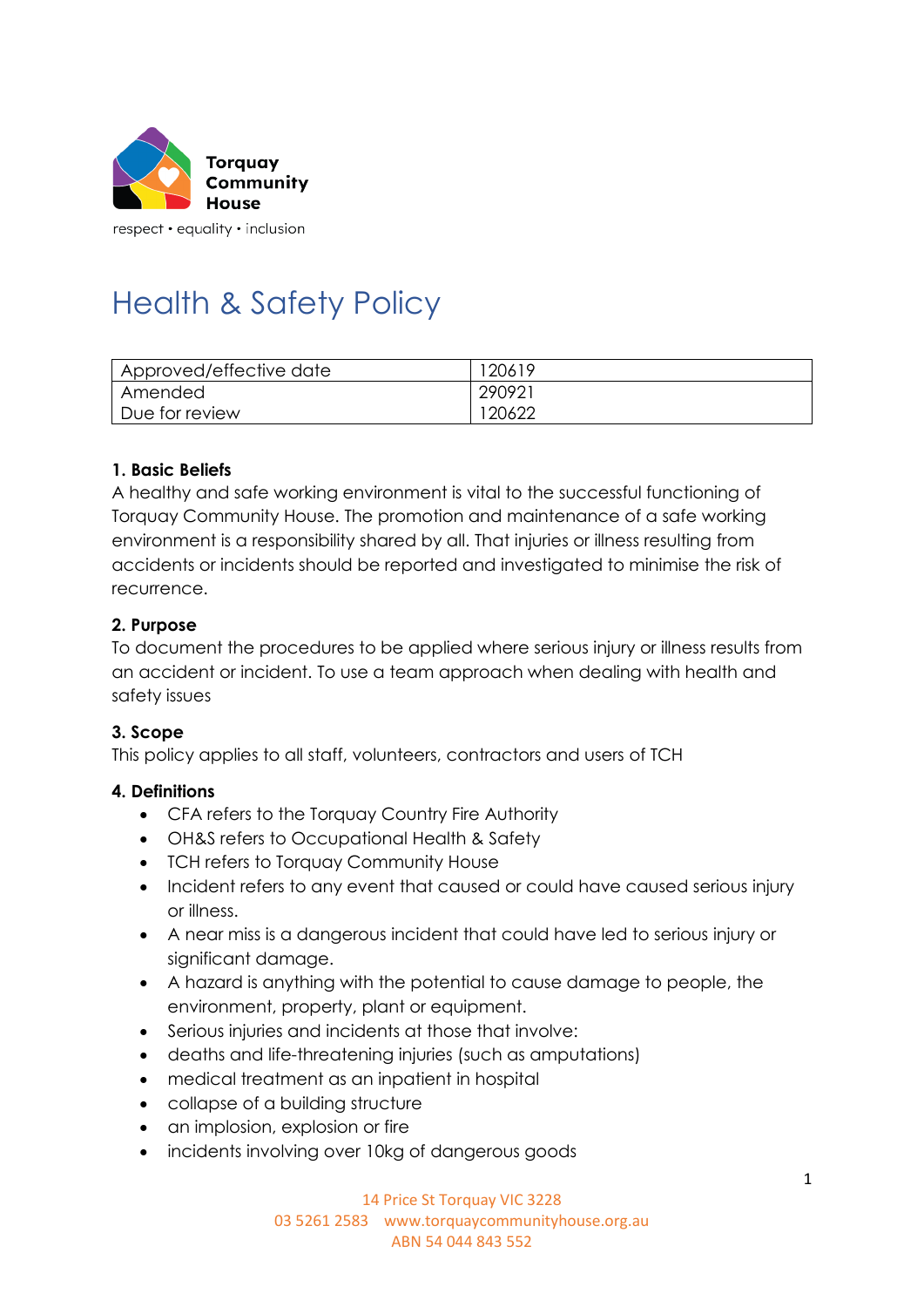• if an object falls from high places

## **5. Guiding Principles**

Occupational Health and Safety is a shared responsibility of the Board of Management and House staff and volunteers. Under the Occupational Health & Safety Act 2004, Torquay Community House has an obligation to provide safe working conditions and work practice.

This includes providing:

- a safe work environment and safe equipment.
- the development of risk assessment strategies to minimise risks to persons in the work and service provision environment.
- written policies and procedures to ensure safe systems of work.
- regular consultation with staff and volunteers in the formulation and implementation of health and safety standards to ensure that the policy operates effectively.
- information, training, and supervision for all staff and volunteers enabling them to work in a safe and healthy manner.
- information and training for all staff and volunteers to ensure they are aware of their OH&S responsibilities towards all users and participants in the programs of TCH.
- role description and details of safety duties of staff involved in the management of OH&S to ensure compliance with legislative requirements and current industry standards.
- and monitoring arrangements for the safe use, handling, storing and transport of equipment and substances.
- all staff and volunteers the opportunity to say 'no' when feeling unsafe
- support and debriefing to all staff and volunteers as required
- a smoke and drug free environment

## **6. Responsibilities**

6.1 Board of Management will:

- promote and maintain Occupational Health and Safety as a primary responsibility
- monitor the House's adherence to the policy
- appoint a staff member or volunteer as Occupational Health and Safety representative of TCH
- establish an Occupational Health and Safety Committee, with at least one Board member, which will meet at least once per term
- provide funds to ensure that the appointed workplace Occupational Health and Safety representative receives the appropriate training and accreditation.
- provide adequate resourcing to ensure that the workplace meets the appropriate Occupational Health and Safety standards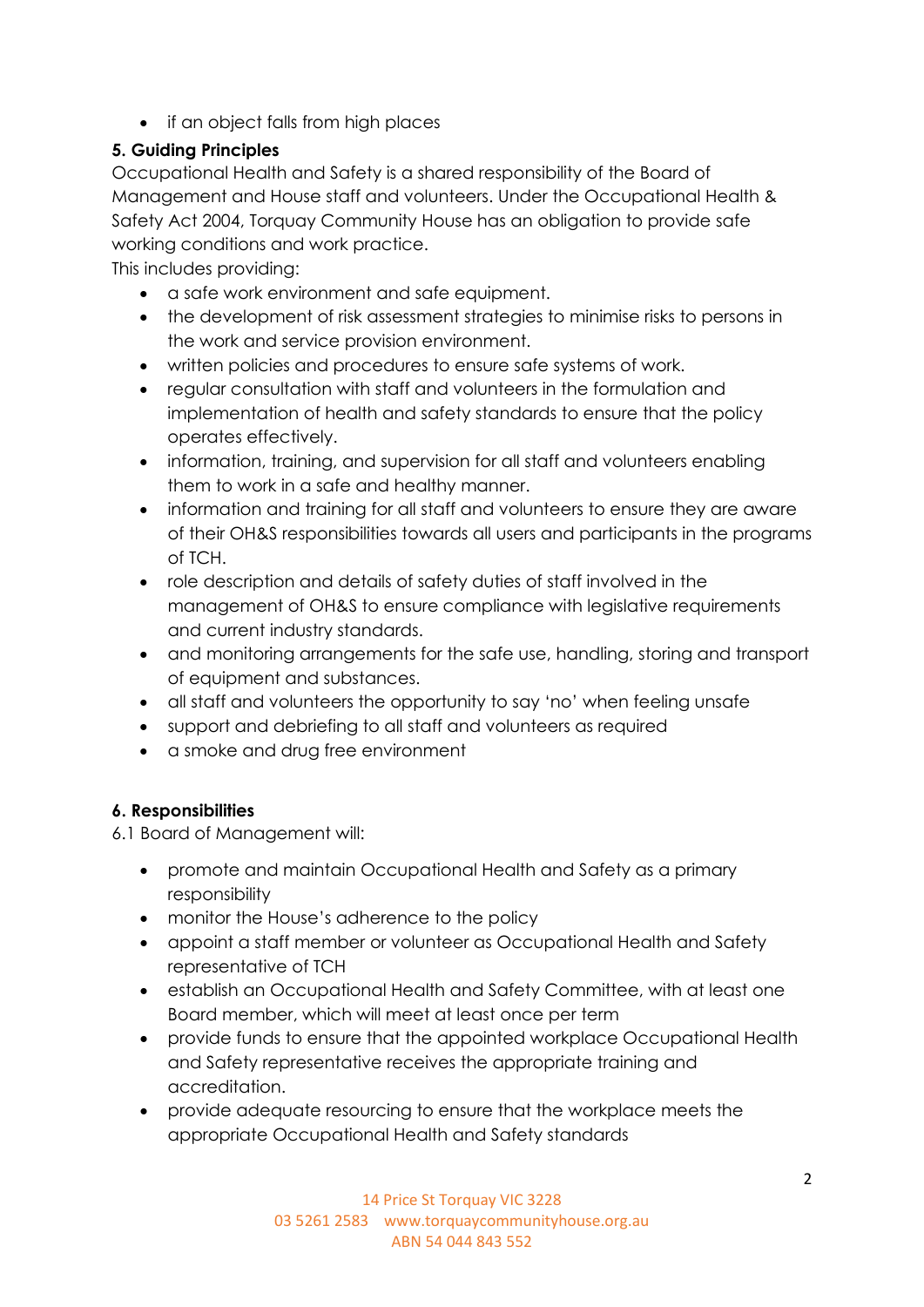- quarterly ask for a copy of the risk management report
- consult with staff and volunteers about any workplace change that will affect the health and safety of any staff, volunteers or users of TCH.

6.2 The Coordinator will:

- implement the Occupational Health and Safety (OH&S) policy and take all practical measures to ensure that TCH workplace is safe and without risk to health
- ensure information about OH&S is distributed throughout the organisation
- a register of incidents and injuries is maintained, and the information used to identify risks throughout the organisation which are reported to the Board
- 6.3 All staff, tutors and volunteers will:
- report any health and safety concerns to the OH&S Officer of TCH or Board Member follow Torquay Community House's OH&S Policy and safety procedures to ensure the health and safety of service users and visitors in the organisation.

6.4 The Occupational Health and Safety representative and Coordinator will:

- conduct regular (at least once per term) 'walk through' safety audits using checklists contained in the Risk Management Policy and draft reports for OH&S committee to act upon
- ensure appropriate training is provided on an ongoing basis
- ensure the behaviour of all persons in the organisation is safe and without risk to health
- ensure that the OH&S Report form is completed for any workplace accident or incident or first aid treatment. The incident will also be noted in the Incident Book located on the noticeboard in the TCH office. All accidents and incidents are to be reported to the Board of Management.
- ensure any health and safety concerns raised are documented, acted upon within fourteen days and the action reported to the individual who raised the concern. A report of the concern and resolution will be reported to the next Board of Management meeting.
- report to the Surf Coast Shire the same day any issue is raised related to health and safety concerns that is under their jurisdiction. The report will be documented in the OH&S office file.
- ensure there is an annual Surf Coast Shire check of fire safety equipment such as fire extinguishers, fire blankets, hoses, fire safety doors and exit signs.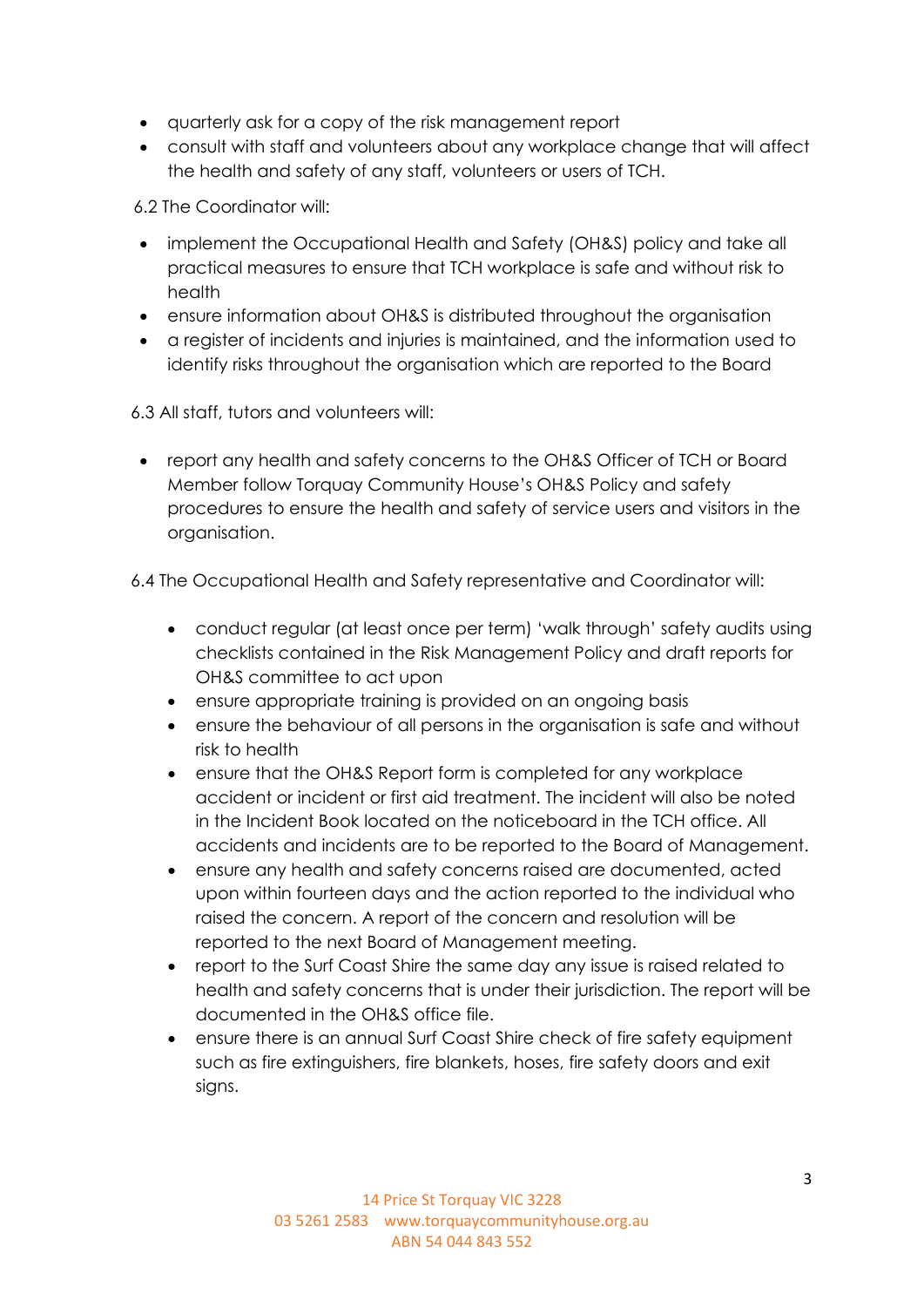### **7. Procedures / Guidelines**

- The office layout is to be safe and that all staff/volunteers are provided with adequate seating, lighting, heating, ventilation, toilet and kitchen areas free from chemical and noise pollution.
- Issues relating to OHS that will affect the community, for example building works being conducted at the site will be communicated to all community members via Facebook, Twitter, Springboard and notice on front door.
- Regulations relating to the correct use of equipment and substances will be communicated to all staff, volunteers, contractors, and facility hirers. These regulations will be adhered to.
- All staff and volunteers will be provided with information on OH&S and the Office Procedures Manual as part of their initial orientation. All staff and volunteers will be required to read the manual.
- The required number of first aid trained personnel will be maintained at all times.
- All accidents and incidents will be investigated and reported to the Chairperson of the Board of Management and other appropriate authorities.
- A formal process of reporting, recording and investigating incidents, including a First Aid Register and a Hazard Alert Register, will be adhered to and maintained.
- Workcover and rehabilitation issues are to be referred to the Coordinator as necessary.
- Victorian Workcover Authority field officers are welcome at TCH. Any resulting Improvement Notices or Prohibition Notices will be complied with and reported immediately to the Board of Management

### **General Maintenance and Security of the Building**

- Entrances and exits are kept clear
- Maintenance requirements are monitored, and the Surf Coast Shire is informed
- An annual OH&S walkthrough audit is conducted, and the results are sent to the Surf Coast Shire with a copy to the Board of Management
- Disability access is maintained to a high standard
- Key safe code is changed regularly
- Key register is maintained
- Surf Coast Shire is responsible for ensuring that EXIT and emergency lighting, fire extinguishers and smoke detectors are in working order

### **First Aid**

- An up to date portable first aid kit located on wall next to rear exit
- A working defibrillator located on wall next to rear exit
- First aid officers are appointed from office staff and are required to undertake approved Level 2 training with annual updates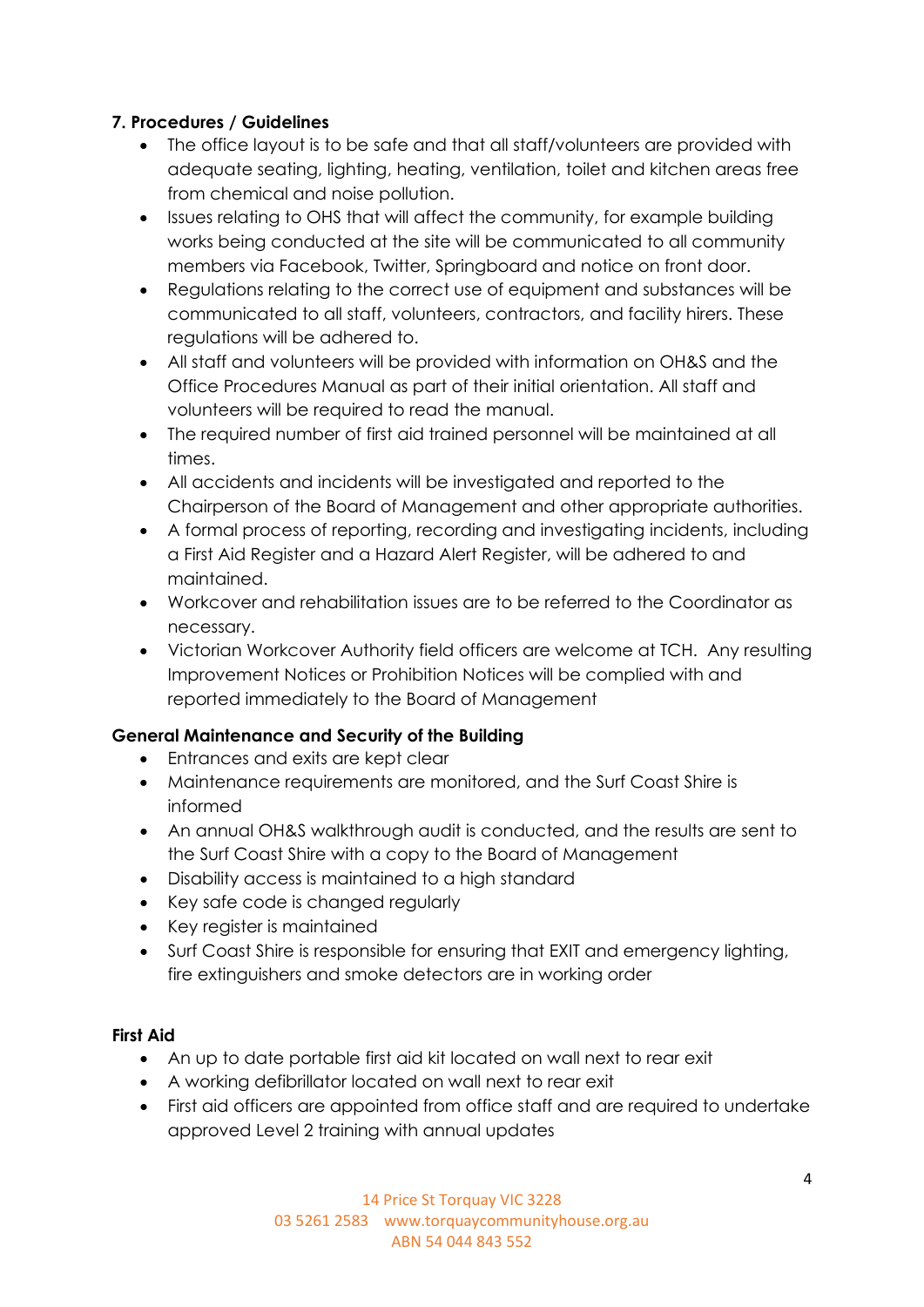• All accidents (no matter how insignificant) are to be recorded in the Incidents Register.

#### **Injuries**

- Accidents or illnesses that are or may be reportable to WorkSafe must be reported immediately to the Chairperson or member of the Board of Management.
- The Board of Management must advise the staff member/volunteer in writing that they have received notification of the accident or illness report within 7 days of being advised.
- The Board of Management Chairperson and/or the OH&S Officer will immediately report to WorkSafe all serious accidents or incidents (those that cause or could have caused serious death or injury). Call 13 23 60
- The Board of Management Chairperson and/or the OH&S Officer will send a completed Incident Notification Form to WorkSafe within 48 hours. TCH must keep a copy of the completed form in the records for five years.
- All serious injuries must be reported using the TCH Incident Report Form. This form is available from TCH reception and contains details such as
- Worker's name and job details
- Time and date of injury
- Exact location where injury or illness occurred
- How it happened
- The nature of the injury or illness and the body parts affected
- Names of any witnesses
- Name of person enter details in the register
- Date the employer was notified
- The injury or illness must be recorded in the TCH Incident Register

### **Emergency Management Plan**

- An Emergency Management Plan will be developed and updated annually
- Evacuation plan are to be displayed in all areas of the Community House
- Evacuation drill is to be undertaken annually
- Sign in and out sheets will be maintained in the office. These sheets will be taken out of the building in the event of an evacuation to check everyone has left the building.

### **Working Environment for staff and volunteers**

- After office hours: lock all outside doors. Do not answer door if only one staff member in attendance
- During class hours, minimum of two people in the office (1 staff members or 1 1 volunteer) where possible
- Duress alarm located on front office desk should be activated if phoning 000 is required but doing so would be unsafe or not possible
- Keep cash out of sight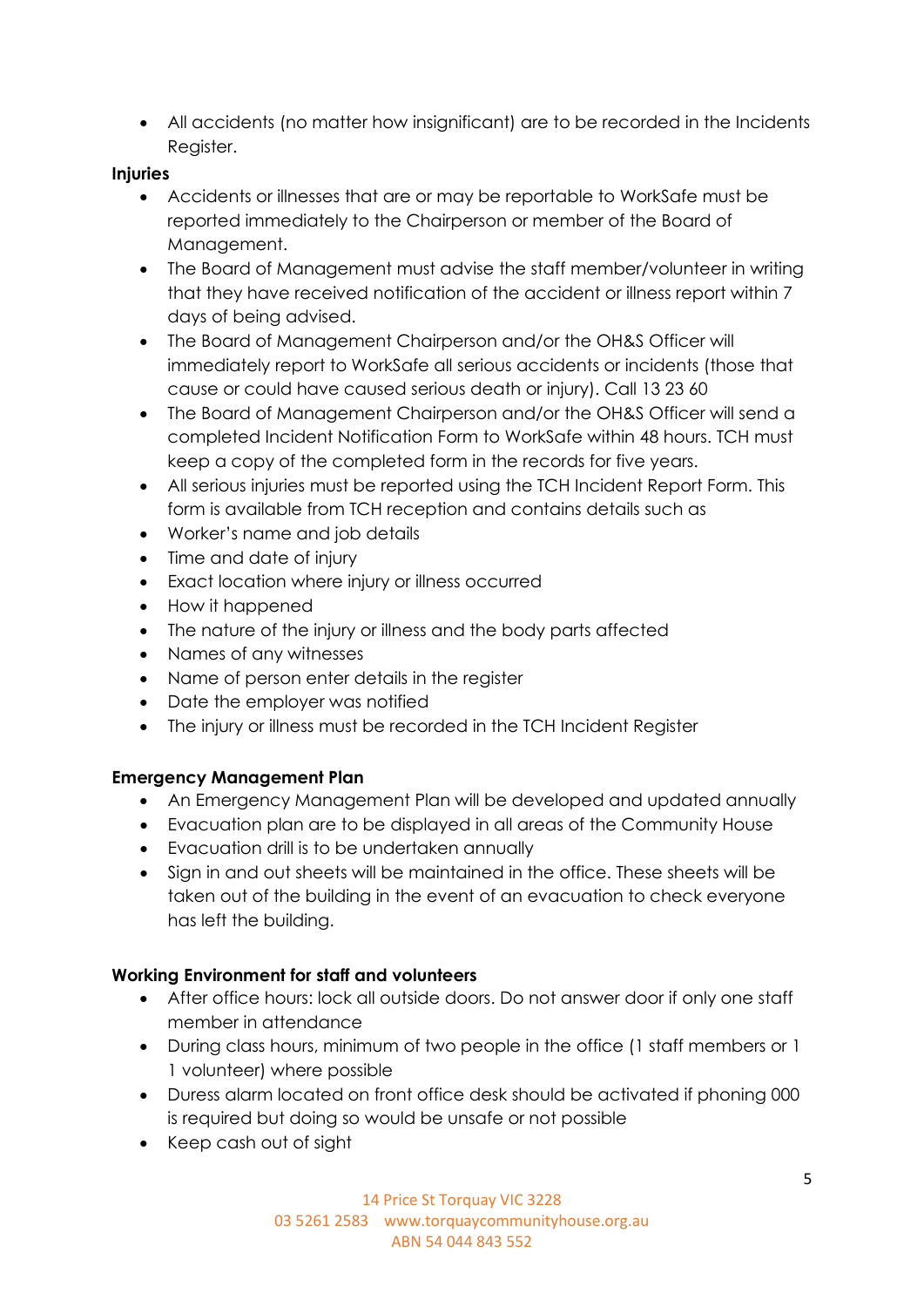- Regularly bank cash and cheques (weekly)
- Keep front office door closed at all times
- Ample individual workspace should be provided
- Power cords should not be a hazard or intrusive
- Surf Coast Shire will conduct a Test and Tag audit annually
- Photocopier to be located in a well ventilated space
- Computer stations should be adjustable and ergonomic
- Care should be taken when lifting, storing or removing goods or equipment above head height.
- A focus on job satisfaction for individuals
- Realistic workload with lunch breaks
- Consideration for other members of staff, including knowing the whereabouts of other staff
- Regular program area staff or subcommittee meetings with one whole of staff meeting per semester
- A workplace which is free from discrimination, harassment, bullying and/or victimisation
- Debriefing after crisis situations
- Staff and volunteers will be informed of and apply safe use, handling and storage practices for any chemicals or cleaning products used in TCH.

#### **Working Environment for staff and volunteers when working alone**

- Staff member will check in with Matchworks upon entry and exit. Matchworks office hours are 9am – [5pm Monday](https://springcreekcommunityhou.sharepoint.com/x-apple-data-detectors/::0) to Friday. Working alone is only applicable during these times.
- Staff member when scheduled to work alone, will contact the Chairperson or appointed Board member to advise of entry time and expected exit time of the building in addition to advising Matchworks staff.
- Staff member to ensure doors between office and main corridor are locked at all times.
- Mobile phone to be carried at all times.
- Doors are not to be answered to the public when working alone. Communication will alert the public that the house is unattended and contact information will be provided.
- If the staff member fails to advise of exiting the building at the expected time, Chair or notified board member is to follow up by contacting the staff member and emergency contact.
- If no answer call 000.
- Emergency and or close contact of staff members are to be provided to Chairperson and nominated BOM member.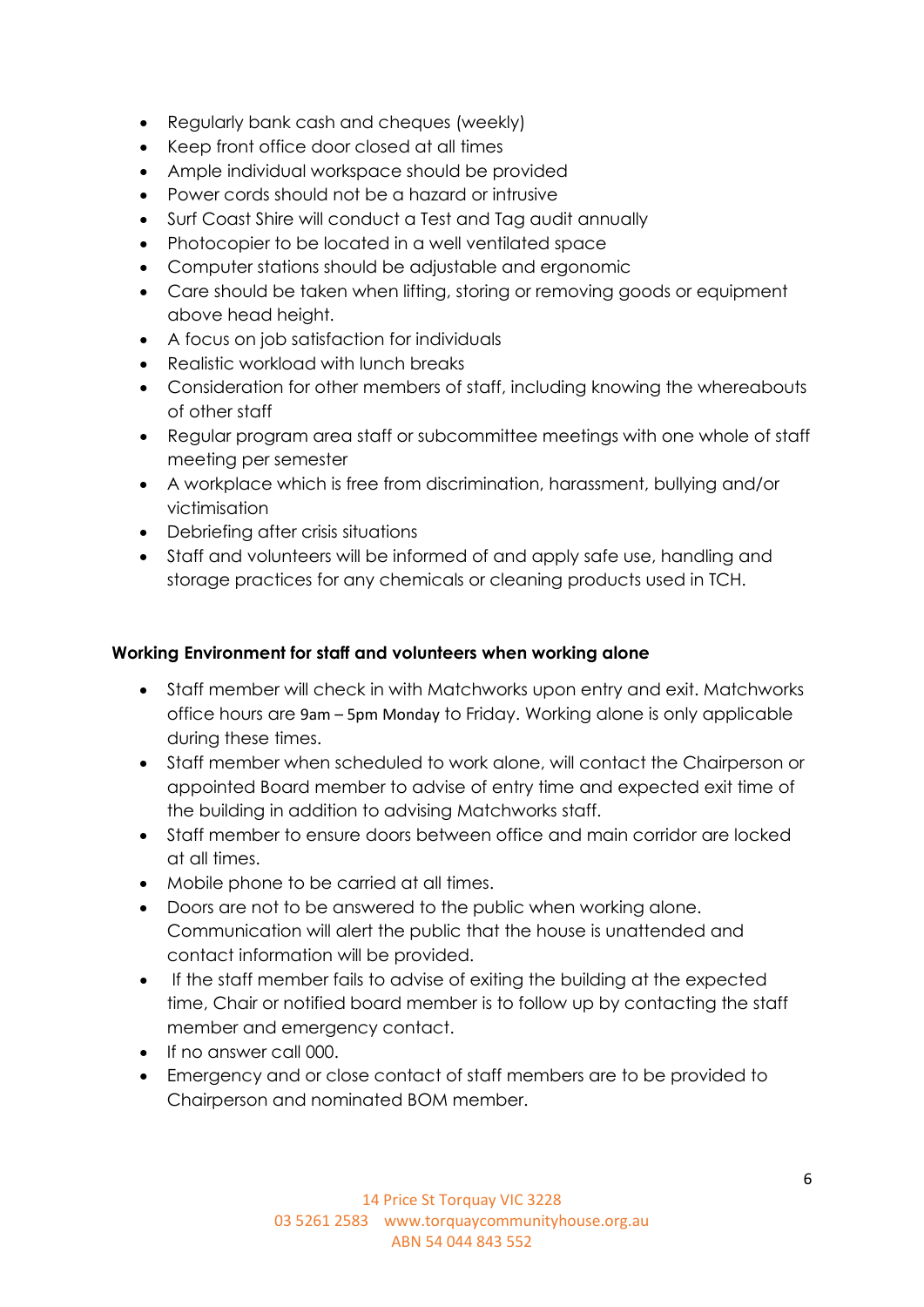#### **Activity/Classrooms**

- Ensure that chairs are stacked safely according to the information on the wall in the classrooms
- Tables are to be put up and down by at least 2 people and stacked against the wall
- Tables and chairs are not to be removed from the room in which they are located unless directed by the office staff
- If tables have to be moved from one room to another, there should be at least 2 people involved in moving each table

#### **Avoiding the Spread of Illness and Infectious Disease**

If someone is unwell, the Board of Management and the coordinator reserve the right to send staff, volunteers, tutors, children, families and class participants home if they deem them to be unwell and where this may compromise the health of others.

Personal Hygiene - A number of infectious diseases can be spread from one person to another by contaminated hands, particularly gastrointestinal infections, influenza and hepatitis A. Washing your hands properly can help prevent the spread of the organisms that cause these diseases.

#### **Food Handling for Community Luncheons and Events**

A Food Safety Supervisor must be appointed to undertake approved training in the following areas:

- record keeping
- practices to keep food safe
- support programs
- as covered in the Victorian Department of Health and Human Services Food Safety Program Template

The Food Safety Supervisor is responsible for;

- supervising all staff and volunteers who are involved in the preparation and serving of food.
- keeping the Food Safety Program and all records up to date.
- Notices should be placed in the kitchen area to highlight safe food handling practices and the importance of personal hygiene. These notices should include:
- Appropriate Temperature- Danger Zone
- Handwashing- How to Wash Your Hands
- Personal Hygiene